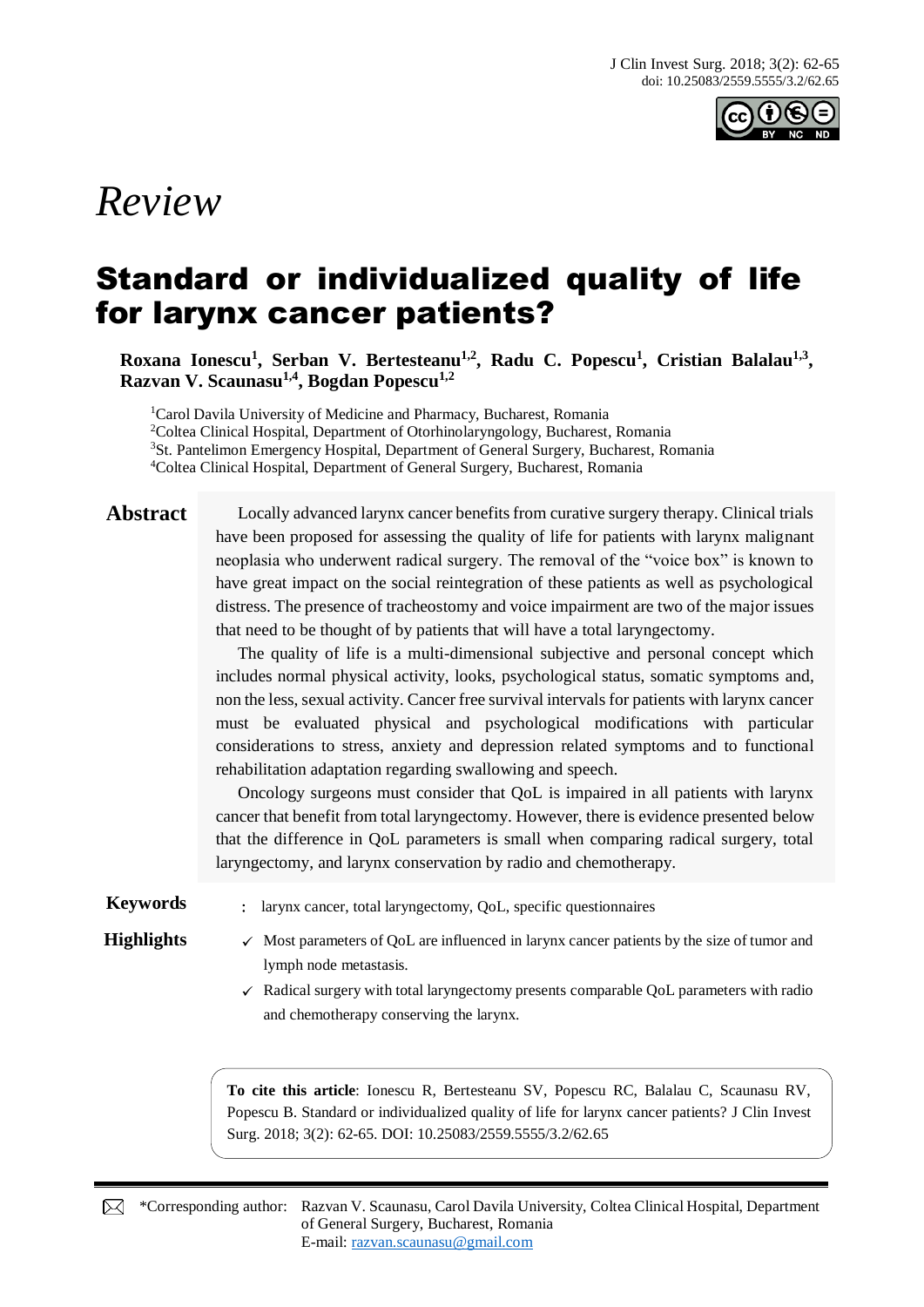### **Introduction**

Locally advanced larynx cancer benefits from curative surgery therapy followed by adjuvant therapy, which will result in the removal of the organ a consecutive permanent tracheostomy and the absence of voice (1). Since these were considered to be the most QoL affecting impairments specific questionnaires aimed swallowing disorders and aphonia, mostly (2). Clinical trials have been proposed for assessing the quality of life for patients with larynx malignant neoplasia who underwent radical surgery. The removal of the `voice box` is known to have great impact on the social reintegration of these patients as well as psychological distress.

The presence of tracheostomy and voice impairment are two of the major issues that need to be thought of by patients that will have a total laryngectomy. Some patients refuse surgery due to the lack of voice communication considering the impairment too hard to be accepted, and in some cases embarrassing in relation to their family and friends. Ethnic considerations are to be taken into consideration as some ethnic groups outcast their members if such an invalidity occurs. It is considered that the evaluation of the patients needs and satisfaction regarding the daily living functionality in performing different types of activities is mandatory for patients with total laryngectomy. These patients need to feel that the ideal of a normal-like living is possible.

communicating with fellow individuals, normal oral food and beverage intake and the feeling of noninvalidity. Quality of life personal perspective can be viewed as an individual perception of life course. The prognosis of the malignant disease as well as the prognosis of the oncology therapy is of outmost importance for the patient since, although clinically valid arguments support the idea of survival for as long as possible, most of the patients place into balance possible complications with the lack of therapy, or more often less invasive oncology therapy.

preferred in patients with high cognitive output, active individuals and in patients with a poor psychological status. The landmark for cancer patients is the predisease daily status concerning all the activities. Therefore, there is a need to tailor the goals of the oncology therapy to meet the expectations of the patient regarding previous life-style standard.

## **Discussions**

World Health Organization has a special division that analyses data from different research centers to better understand the quality of life issue for different types of pathology. However, this is a subjective perspective since patients have their own way of perceiving the problem.

*QoL concept for larynx cancer patients*

The quality of life is a multi-dimensional subjective and personal concept which includes normal physical activity, looks, psychological status, somatic symptoms and, non the less, sexual activity (3). Physical activity for patients with total laryngectomy is dependent on the general status of the patient and on the patency of the tracheostomy.

The normality comes from the ability of terms of physical activity intensity, which can cause In general, patients that undergo adjuvant oncology therapy, such as radiation therapy, may experience some difficulties in breathing due to the chronic inflammation of the respiratory mucosa which is unable to modify the parameters of inhaled air in terms of humidity, purity and temperature. This can cause the patient to cough and to reduce the tolerance to effort. Cancer patients are considered to have a handicap in terms of physical activity in such ways that they are not supposed to perform heavy duty activities. In women with this pathology the effect of oncology therapy is less intense than in men, who are used to perform heavier physical activities. Men patients need to adapt their life style in distress in their psychological status. Psychological therapy may be needed for these patients (4).

The preservation of the organ, the larynx, is surgery and, eventually, radiation therapy. However, Considering that these patients undergo surgery that cause scaring, physical aspect is very important in some cases. If there is the case of multiple and series of surgery the overall look of the patient is to be severely affected. In the pre-therapy discussion with the patient there is the need for informed consent also from the perspective of visual aspect of the cervical region. There are patients, especially high-class members, that are particularly interested in the physical outcome of physical aspect, although important it is not a major cause of therapy rejection. Secondary effects of external beam radiotherapy and the loss of hair after chemotherapy may cause distress to the patient. Before the beginning of therapy these situations need to be presented to the patient and physicians need to have a written consent of the patient  $(5)$ .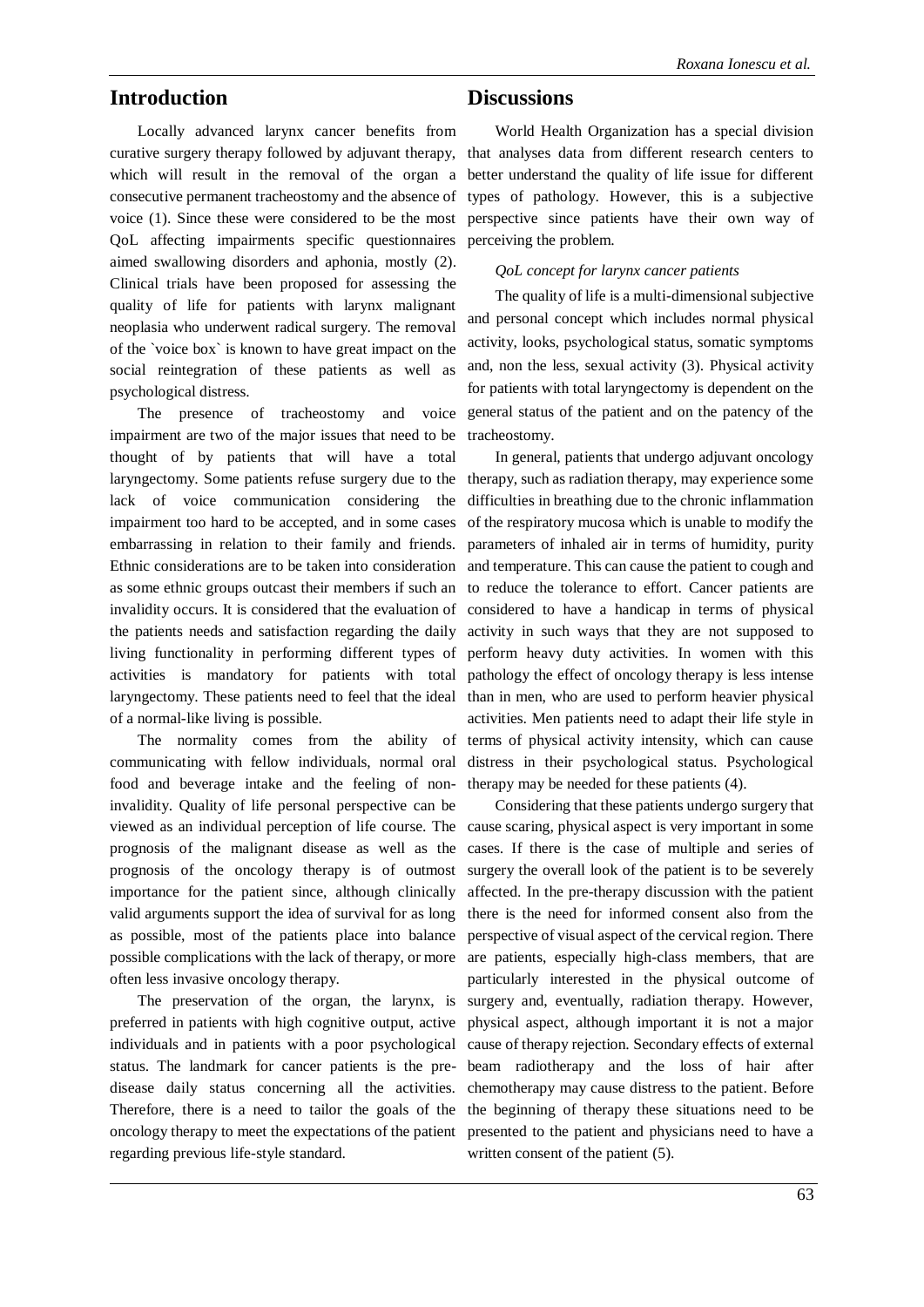Somatic symptoms such as pain, paresthesia, cognitive and functional impairment are to be thought off, communicated to the patient and addressed if it occurs. Pain is related to the complications of the oncology therapy, mainly due to radiotherapy, since surgery related pain is limited in time. There are situations in which scaring tissue leads to nerve traction with concurrent pain and referred pain. Oral surgery and extended laryngectomy may lead to functional impairment in the cervical area, with the possibility of decreased mobility or the inability of normal mouth opening with limited oral food and beverage intake.

Therapy response must be evaluated based on the severity of the disease in direct relation to the physiological needs of the patient who must bare the stress caused by both the disease and the oncology therapy. Functional stress is determined by using the Karnofksy index. Elderly patients and those with a lower value of the index have a poorer prognosis. This, however, is debatable at least. The appreciation of the performance status is done by using both the Karnofksy index and the ECOG index. Both tools are to be used when dealing with a malignancy, especially in the head and neck region due to the breathing and feeding issues. For each individual patient the physician needs to evaluate whether the patient is capable to support daily activities on its own or the patient needs to be assisted. The quality of life is improved in patients for whom normal activities are performed without any assistance, whether they are at home or at work. Social reintegration is wanted for laryngectomee patients with the upside that they feel useful, have a purpose and start new projects in their life. On the other hand, anxiety and depression may occur if daily situations are being performed in an assisted manner. This is the case of home medical assistance for patients that have a degree of invalidity. Psychological support is mandatory in these situations as well as the efforts of family and friends (6).

### *Paliative care*

In the case of locally advanced disease or in the case of distant site metastasis paliative therapy is the only means of medical care available. This type of therapy comprises local wound care, permanent, active and continuous. The goal of the paliative care is to reduce pain, to ensure normal-like feeding and to address oncology related symptoms. These symptoms are halitosis, dry mouth, stomatitis, oral candidosis, taste

dehydration, cachexia, nausea, vomiting. Symptoms are in relation to the affected organ or system during oncology therapy.

#### *Nutrition therapy*

Clinical nutrition represents the means of administering nutrients to cancer patients which influences the prognosis, quality of life and survival rates. Nutrition is an important part of the oncology therapy this meaning that this is a team effort. Nutritional status is defined by the balance between intake and consumption. It is well known that malignancies are consumptive, therefor the oncology therapy team needs to establish which patients are at risk and immediately start nutrition therapy (4). According to the European Society of Enteral and Parenteral Nutrition (ESPEN) cancer patients need to receive nutrients 1.3 times normal values if they have a normal body mass index and 1.7 times normal values if the patients are malnourished. Serum albumin needs to be evaluated since healing process and immunological response are directly connected. Some 60 to 80% of the larynx cancer patients with advanced local disease are diagnosed as cachectic at hospital admission. Nutritional status evaluation needs to be performed as soon as possible and nutrition therapy needs to be started according to the data gathered by specific scores, such as NRS 2002. If feeding via the digestive tube is preferred if the digestive system is functional. If not, parenteral or mixed nutrition are to be used.

According to a study performed by Villaseca et al. long-term QoL parameters in patients that underwent total laryngectomy is at similar levels with normal population. This somewhat of a paradox may be justified by the fact that the tools used to assess physiological, nutritional and psychological status were general health instruments. Larynx cancer specific QoL questionnaires showed that decreased parameters are present in these patients. Some other categories described in QoL questionnaires were directly correlated with modifications in the subscales of prediction, such as age, sex, pre-oncology psychological status and type of adjuvant therapy (5). To assess the parameters of QoL for larynx cancer patients physicians must use different types of tools, general and specific (6).

impairment, anorexia, dysphagia, odynophagia, node metastasis). This is the case in which total QoL has been evaluated in a series of studies regarding the size of the tumor and the local metastasis. The conclusion was that most parameters of QoL are being influenced by the T (size of tumor) and N (lymph